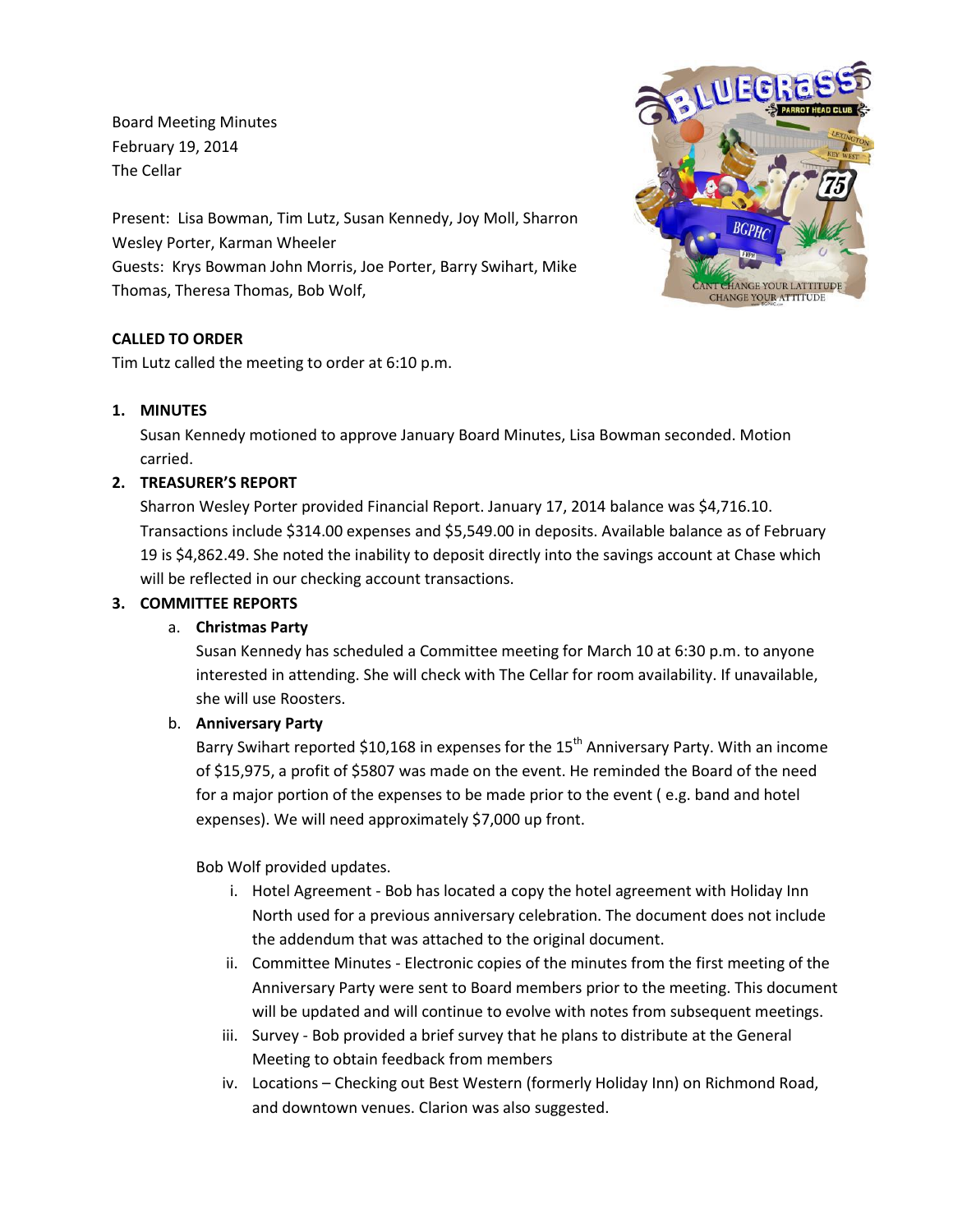- v. Volunteers Bob has had several additional members volunteer to be on committee.
- vi. Next meeting February 25 with everyone welcome to attend.

### **4. Old Business**

## **a. Unpaid Concert Tickets**

## **b. By-Laws**

Problems associated with the attempt to vote on changes to the By-Laws last year were discussed. Problems were associated with the electronic survey and accuracy of the Yahoo Group. Lisa Bowman motioned that a paper copy By-Laws vote take place at the April General Meeting with the ability to submit an absentee ballot up to the vote date at the General meeting. Susan Kennedy seconded the motion. It carried. Tim has asked three members to serve as Election Officers. Two have been confirmed (Bob Cummings and John Morris) and one pending (Dave Comstock). The Board members will review the By-Laws changes to identify any potential problems that could occur if only a section of a By-Law was approved that linked to another section.

### **c. T-Shirts**

Tim Lutz and Bob Wolf reported on T-shirt orders.

Bob Wolf sent Custom Inc. two logos; the current logo and the one containing a purple parrot. If we order 100, the cost would be \$19.26 (50 would be \$23.00). The shirt would be placed online with the ability to be able to order individual shirt size and colors. We could consider changing the color of the purple parrot to blue or using PHIP logo.

Tim Lutz is working with another organization on a new logo. The price is approximately the same as the quotes Bob received with the exception of the ability to order 50 or 60 at the same price.

Susan Kennedy motioned that we obtain samples from both companies to examine. Karman Wheeler seconded the motion. Motion carried.

#### **5. New Business**

# **a. Charity List and Proposals (Speakers)**

- i. Tim Lutz provided a handout with list of potential charities.
- ii. Big Brothers Big Sisters March 30.Barry Swihart, Lisa Bowman and Phil Boggs will be attending the Kick off lunch on February 20 from 11:45-1:00 at Outback Steak House (Nicholasville Rd.).
- iii. See Cruise (April 6 from 3-7 p.m.) Theresa Thomas discussed the Event Proposal she had submitted. This event will be an annual event for the Bluegrass Council of the Blind. She noted last year's event brought in \$10,000 that supplemented the Council's \$62,000 annual budget. She will have an employee chair a planning committee that would include 6 BGPH volunteers. Additionally, 16-24 members would be needed the day of the event. The Council will contact previous contributors but would also need us to procure donated items for auction and raffle. Lisa Bowman motioned that we approval the Event Proposal. The motion was seconded by Karman Wheeler and carried.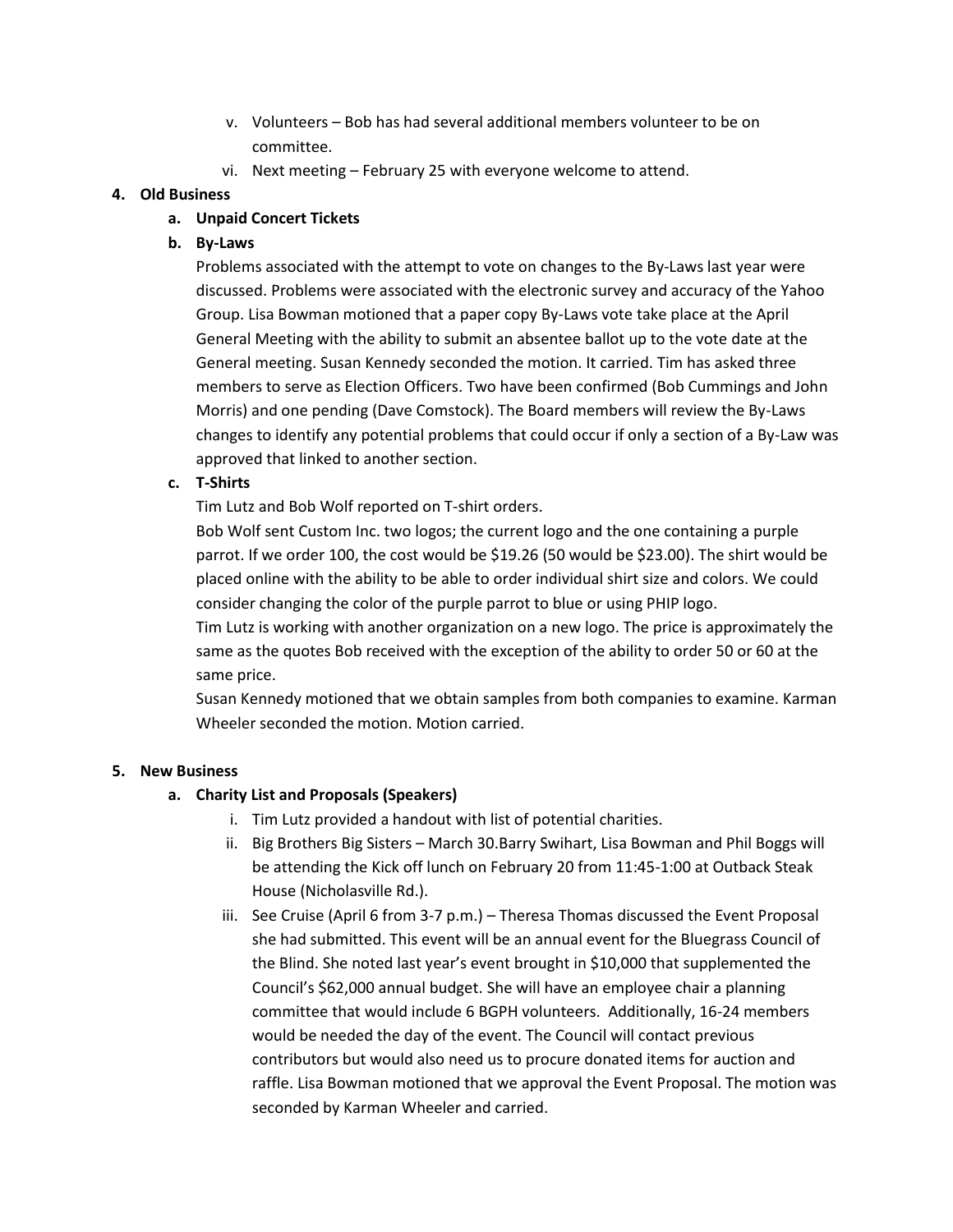- iv. Multiple Sclerosis Walk May 31
- v. Veteran's Pig Roast (June) and Corn Hole Tournament John Morris provided preliminary information. It is a three day event in June at Upcreek Vineyard. "Tailgating for Truce". John will submit an Event Proposal with additional information.
- vi. Habitate ReStore Only need volunteers to work store. It was suggested to be used as our May charity.
- vii. Disaster Blasters (August) The BGPHC participated in this event for two years. It was reported that the first year went very well but the second year did not have the same results. It was noted that Amber Philpot is the chair and that they have a new fund raising employee Tim Lutz will meet with them to specify what their expectations are. It was noted that this event would not have to be a charity but just an event members could participate in.
- viii. Other Charities Glute 1, Walk for Alzheimers (September), Sunflower Kids.

# **b. Events**

- i. St. Patrick's Day Parade (March 15). Tim Lutz submitted application and has received approval to participate. He has obtained a silver golf cart for the parade. Karman Wheeler noted the possibility of obtaining a bed frame (used for racing) if we need it. Lisa Bowman will go by Kramers to purchase beads. Oriental Trading is also a vender that we could use if needed. Everyone participating in the parade will wear green.
- ii. Keeneland Day April 13. If we decide to tailgate, he will bring bus.
- iii. Florence Freedom Ball Game (June 28) The game is at 5:35 p.m. Immediately after the game Conch Republic will be playing. At the  $7<sup>th</sup>$  inning there will be a hat parade on the field. Representative will be at our general meeting on Friday to provide additional information. We have the opportunity to purchase regular tickets or \$20 tickets that would include a buffet. If we have enough interest, we could investigage renting a bus.
- iv. Buffett Concert (July 21) 31 tickets sold. A sign-up sheet will be available at the April meeting.
- v. Legend Game tabled

#### **c. Team Snap vs. Yahoo Group**

Tim Lutz described the problems experienced with Yahoo such as the inability to make changes. He has also received complaints from members about being dropped. A solution to the problems would be to change to "Team Snap". Advantages in using Team Snap:

- Email about meeting
- Responses can be monitored
- Will list next three upcoming events on the calendar
- Members can select the amount of information they want placed on the site.